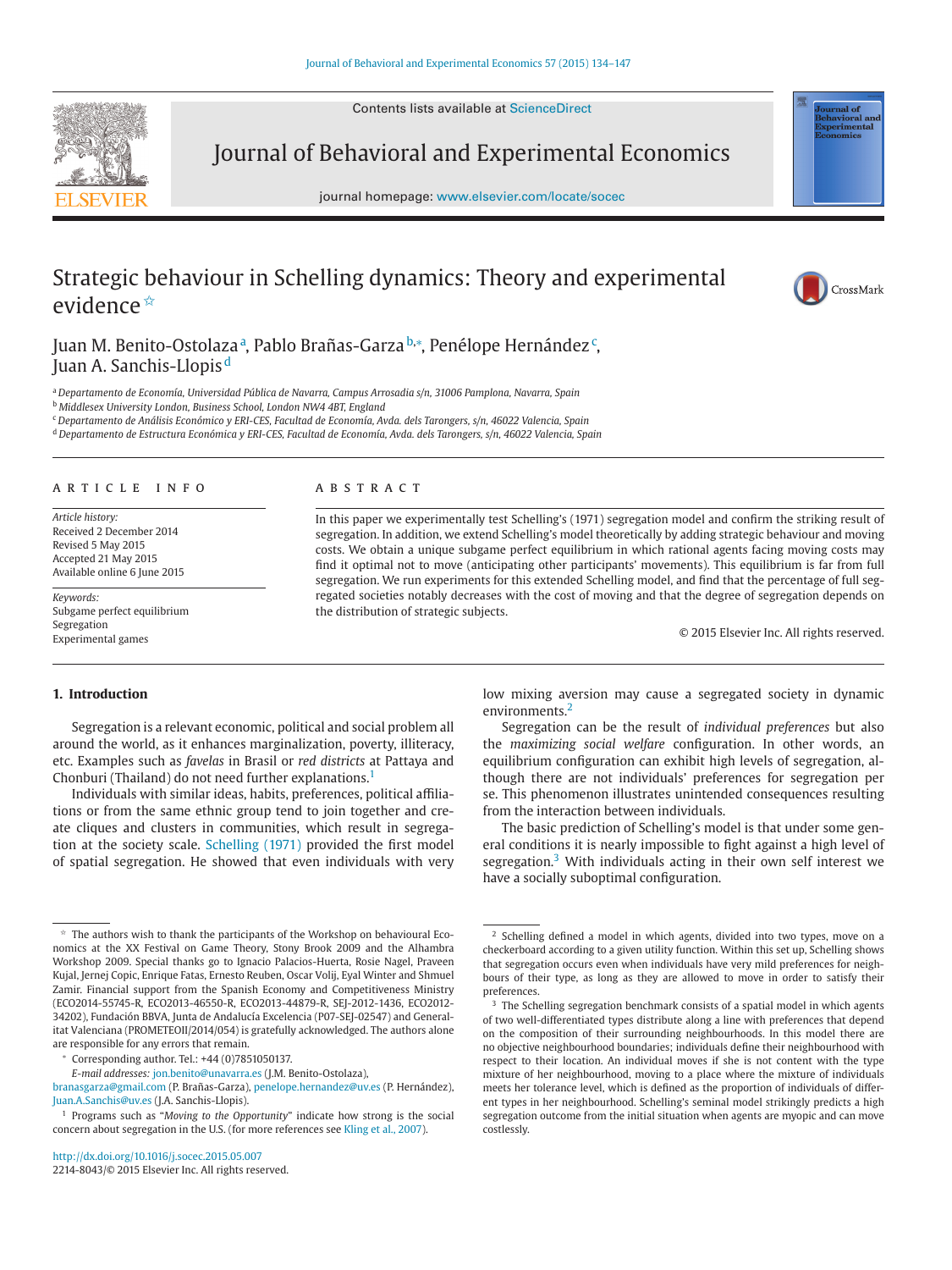This *paper provides a new and more optimistic result*. When subjects are completely rational and moving is costly then the full segregated configuration is not an equilibrium.

How can we get this result? Individuals in the Schelling model are myopic. We consider as myopic agents those individuals who move according to the Schelling specific rule: individuals move whenever they are not content. So, they do not compute too much and they just respond *instinctively* (see [Rubinstein, 2007\)](#page--1-0). However, in our model we check whether the dynamics of the model change when we do not assume such non-elaborated reasoning. Surprisingly, when we model the Schelling dynamics using strategic – instead of myopic players – we obtain an unexpected result: we do find that less segregated outcomes, than the ones predicted by Schelling, are also equilibria. Hence, under rationality, the full segregated society *is not the unique equilibrium*.

Theoretically it would be highly desirable to find an environment in which society members' incentives are aligned around a unique equilibrium. This problem is already solved when we introduce *costly moving*. <sup>4</sup> We find that the introduction of any positive cost in the strategic model solves the multiple equilibria problem. This equilibrium with moving costs constitutes our first result.

The introduction of moving costs makes the model closer to reality, where the costs of moving play a crucial role on individuals' decisions,<sup>5</sup> and solves the theoretical problem aforementioned.

The second contribution of this paper is experimental. We design an experiment to unravel how individuals play when moving is costly. We use a one-shot game where eight subjects are randomly placed (face-to-face) around a real circle describing an *unhappy* society configuration: black, white, black, white, etc. We call a configuration in which at least one individual may improve her happiness by changing her location an unhappy society. In our setting subjects are given the chance to move or stay in order to reach the maximum level of happiness in the form of a fixed monetary payoff.

With the spirit of capturing the real decision of moving we introduce low and high moving costs. We compare this with the baseline model of no costs.

Our experimental data show that the Schelling outcome does not always emerge, especially if there are moving costs. The existence of moving costs fosters the appearance of individuals behaving strategically. Therefore, we also show that strategic behaviour is not rare but, on the contrary, quite abundant in treatments with moving costs. And most importantly, the fully segregated outcome vanishes in the presence of strategic players.

The rest of the paper is organized as follows. The related literature is presented in Section 2. [Section 3](#page--1-0) is divided into three subsections. In the first subsection we recall the classic Schelling linear model, in the second subsection we present our extensive Schelling dynamic game and, finally, we introduce two definitions of individual behaviour in the third subsection. The experimental design is explained in [Section 4,](#page--1-0) results are presented in [Section 5,](#page--1-0) and [Appendix A](#page--1-0) concludes.

# **2. Related literature**

Using one and two-dimensional landscapes, Schelling (1969, 1971) [showed the emergence of high segregation even if individu](#page--1-0)als in the society had mild preferences for living with neighbours of their own type. Schelling's result is, in general, of interest to economists, policy makers and social scientists because it illustrates the emergence of an aggregated phenomenon that cannot be directly foreseen from individual behaviour and concerns an important problem: segregation. This striking result has generated a vast amount of literature from a wide range of scientific trends. Miltaich [and Winter \(2002\), assuming that individual's characteristics are uni](#page--1-0)dimensional, find a stable partition that not only is stable but also segregating. Likewise, [Karni and Schmeidler \(1990\)](#page--1-0) examine the conditions for segregation and group formation in an overlapping generations model. On the other hand, the seminal concept of stochastic stability introduced by [Foster and Young \(1990\),](#page--1-0) and developed within the evolutionary game theory literature, provides generations insight into Schelling's spatial proximity model. [Young \(1998\)](#page--1-0) and [Young et al. \(2001\)](#page--1-0) present a simple variation of the one-dimensional Schelling model, showing that segregation tends to emerge in the long run, even though a segregated neighbourhood is not preferred by any agent. [Zhang \(2004\)](#page--1-0) extends [Young'](#page--1-0)s set-up [\(1998\)](#page--1-0) into a twodimensional framework. Both studies argue that complete segregation is the only viable long-run outcome for best-response dynamics [if the agents' preferences are biased in favour of their own type.](#page--1-0) Pancs and Vriend Nicolaas (2007) also find that complete segregation is the only possible long-run outcome in a ring where agents have balanced preferences about the racial composition of their neighbourhood. Although the analytical result in [Pancs and Vriend Nicolaas \(2007\)](#page--1-0) cannot be extended to a two-dimensional society setting, they show, through simulations, that best-response dynamics also tend to produce segregation even in a two-dimensional space.

In summary, this branch of the literature shows that even if all individual agents have a strict preference for perfect integration, myopic best-response dynamics may lead to segregation.<sup>6</sup> This finding casts some doubts on the design (ability) of public policies to improve integration by promoting openness and tolerance with respect to diversity.

On the empirical side, many studies on racial segregation analyse discrimination in housing prices. Specifically, studies from the 1960s, such as [King and Mieszkowski \(1973\),](#page--1-0) tend to find evidence that African-Americans pay more for equivalent housing. However, studies from the 1970s, such as [Follain and Malpezzi \(1981\),](#page--1-0) do not confirm this evidence. [Cutler et al. \(1999\)](#page--1-0) confirm that the African-American rent premium fell dramatically between 1940 and 1970 and had reversed entirely by 1990.

Another branch of the empirical literature explains segregation through social interaction models. In this literature, the concept of tipping<sup>7</sup> is crucial for understanding the dynamics of segregation. In particular, segregation emerges and persists precisely because such residential patterns resist tipping. [Clark and Fossett \(2007\)](#page--1-0) provide simulation experimental results crafted to explore the implications of ethnic preferences in multi-group situations. They establish that ignoring the role of choice behaviour based on own-race preferences is akin to omitting the potentially important influence of racial and ethnic dynamics in residential composition. Using regression discon[tinuity methods and Census tract data from 1970 through 2000,](#page--1-0) Card et al. (2008) find strong evidence that white population flows exhibit tipping-like behaviour in most cities of the U.S. This result is consistent with that of [Cutler et al. \(1999\)](#page--1-0) and [Card et al. \(2008\),](#page--1-0) who find that tipping points are significantly higher in cities with higher minority shares.

In sum, the empirical evidence also points to the existence of high segregation even when agent preferences depend on

<sup>4</sup> The assumption of free moving in the original model is restricted to minimal movement (the nearest place). Therefore, Schelling is assuming that, in certain sense, moving is not completely costless.

<sup>5</sup> Individuals are utility maximizers, and they may be indifferent to several actions if they get the same payoff. However, the existence of costs that may reduce their benefits may make them to behave more strategically. Therefore, strategic agents facing moving costs may anticipate subsequent movements by other participants, finding it optimal not to move.

 $6$  In the above literature, the main assumption about individual behaviour is that individuals do not behave rationally.

 $7$  Tipping is said to occur when some recognizable minority group in a neighbourhood reaches a size that motivates other residents to leave.